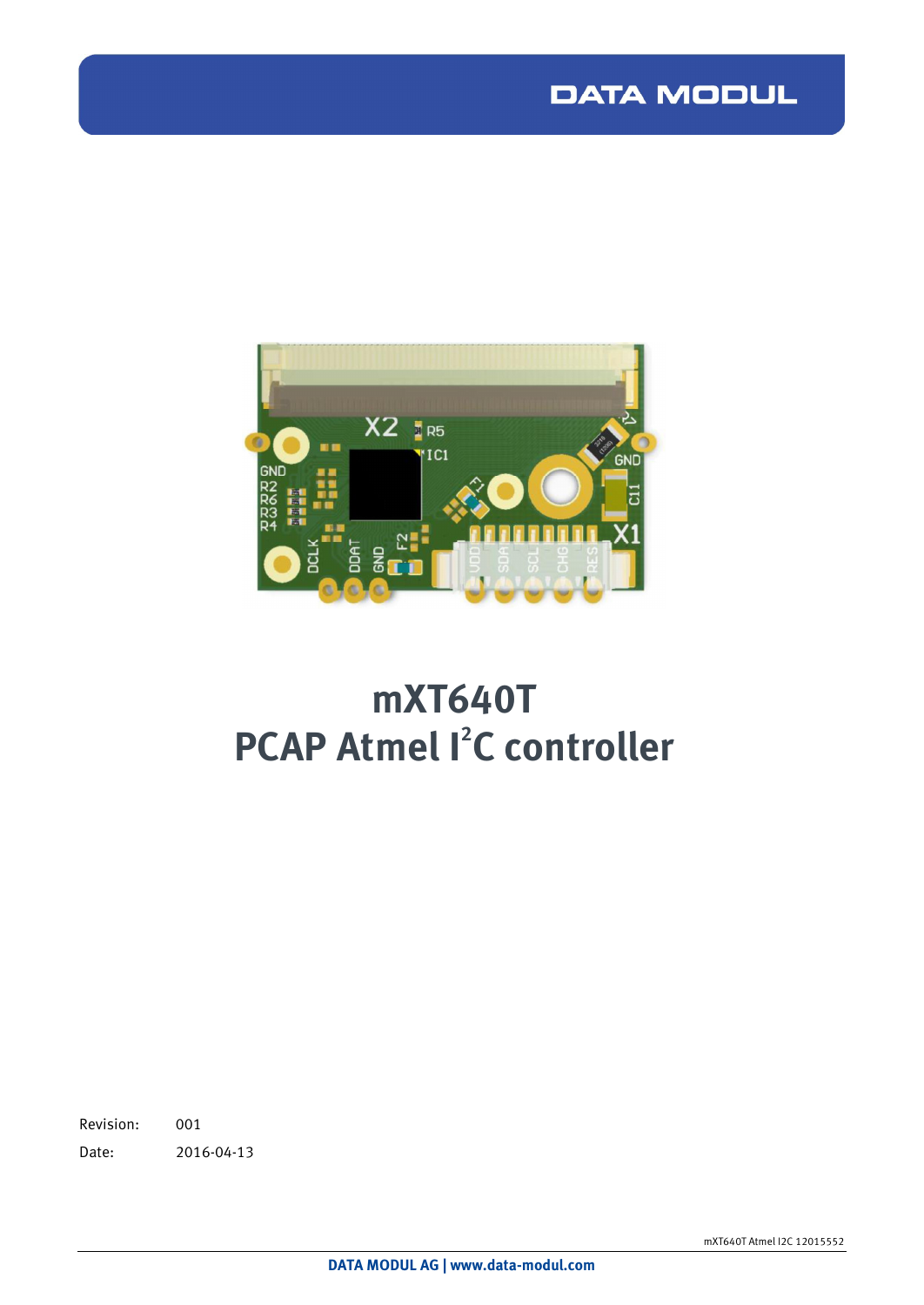

### **Table of contents**

| $2^{\circ}$ |  |  |  |
|-------------|--|--|--|
|             |  |  |  |
|             |  |  |  |
|             |  |  |  |
| 3           |  |  |  |
| 4           |  |  |  |
|             |  |  |  |
|             |  |  |  |
|             |  |  |  |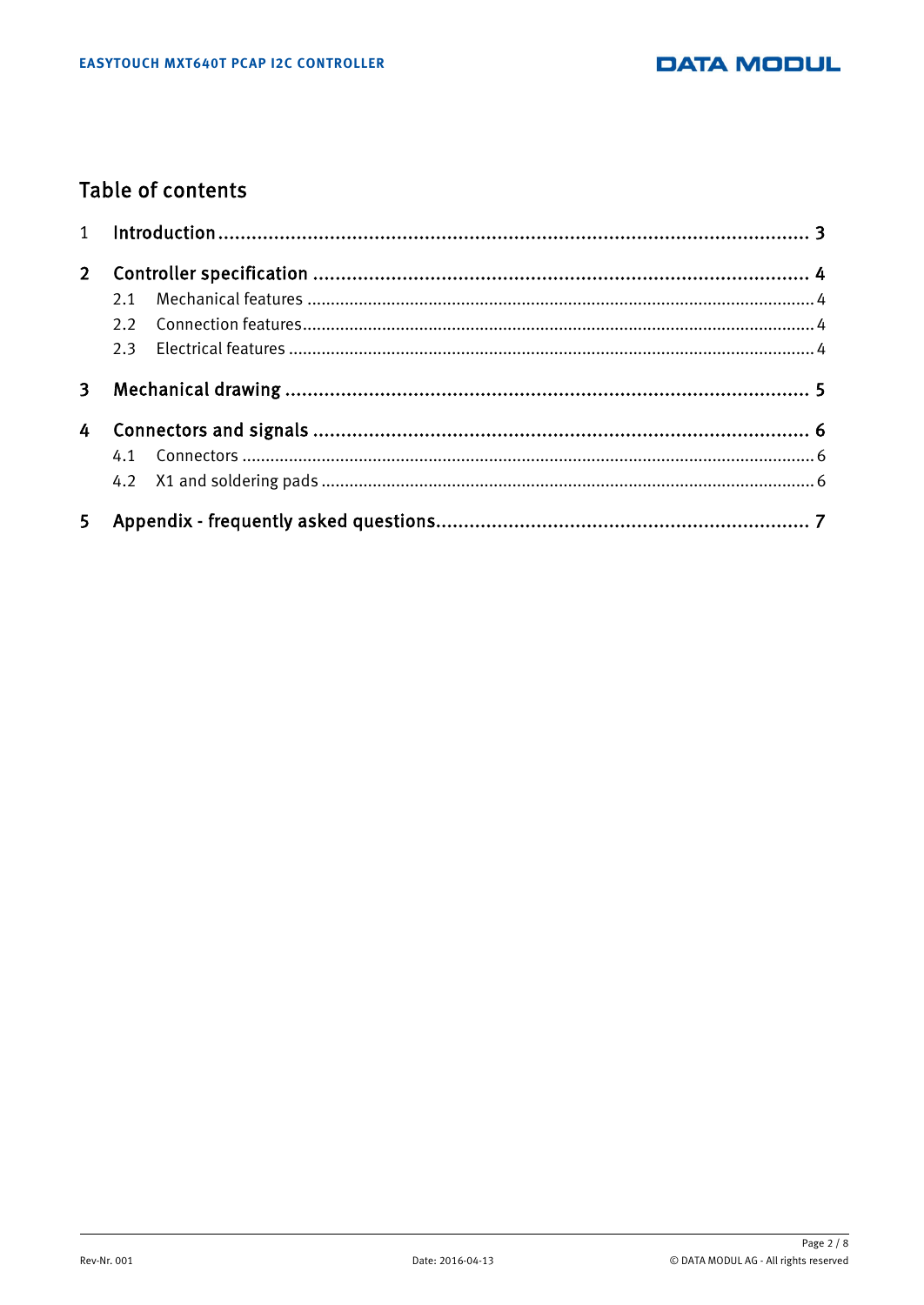## 1 Introduction

The I<sup>2</sup>C mXT640T controller is designed as a part of the capacitive touch systems developed by Data Modul. It offers the possibility to connect a projective capacitive touch sensor to standard computers or embedded systems using the I<sup>2</sup>C interface. For the connection the customer can use a cable or connect the controller board via soldering pads.

The controller is based on the Atmel maXTouch 640T IC which offers a good touch performance and a high noise resistance. With outstanding filter technology the maXTouch ICs are suitable for industrial, medical and other applications.

For the communication with the OS the controller uses the I<sup>2</sup>C interface with Atmel<sup>'</sup>s I<sup>2</sup>C protocol. Besides transmitting coordinates information it is also possible to configure the controller parameters. For more information about the Atmel I<sup>2</sup>C protocol, please refer to the *Data Modul maXTouch Protocol Guide* and the GitHub sources [https://github.com](https://github.com/atmel-maxtouch.)/atmel-maxtouch.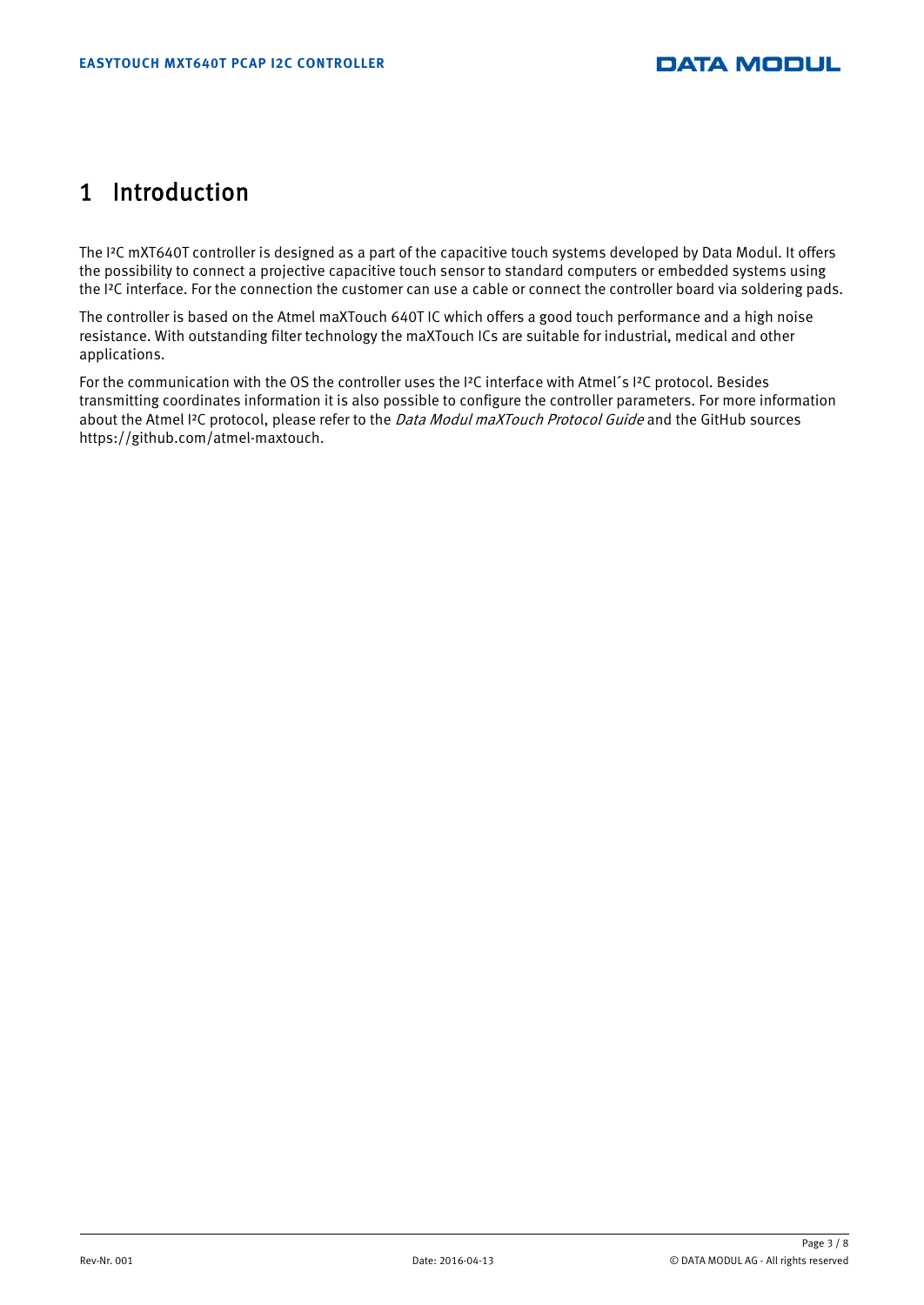## 2 Controller specification

### 2.1 Mechanical features

| $33x21$ mm                                         |  |
|----------------------------------------------------|--|
| 3.2 mm (soldering pads) or 4.5 mm (with connector) |  |
| $-20$ to $+75$ °C                                  |  |
| $-25$ to $+85$ °C                                  |  |
| 10 °C / minute (max.)                              |  |
| 95 % at 60 °C no condensation                      |  |
| Yes                                                |  |
|                                                    |  |

### 2.2 Connection features

| Protocol     | $l^2C$                                           |  |
|--------------|--------------------------------------------------|--|
| Touch report | 10 fingers simultaneously (max.)                 |  |
| Resolution   | 4096 x 4096 $(x/y)$                              |  |
| Report rate  | 3.4 MHz max. (subject to configuration)          |  |
| Connector    | MOLEX 53261-0971 (and equivalent) or solder pads |  |
|              |                                                  |  |

### 2.3 Electrical features

| 3.3 V± 5%                             |  |  |
|---------------------------------------|--|--|
| ±40 mV peak-peak (max.)               |  |  |
| 3.3 V and 6.6 V                       |  |  |
| 90 mW (max. subject to configuration) |  |  |
|                                       |  |  |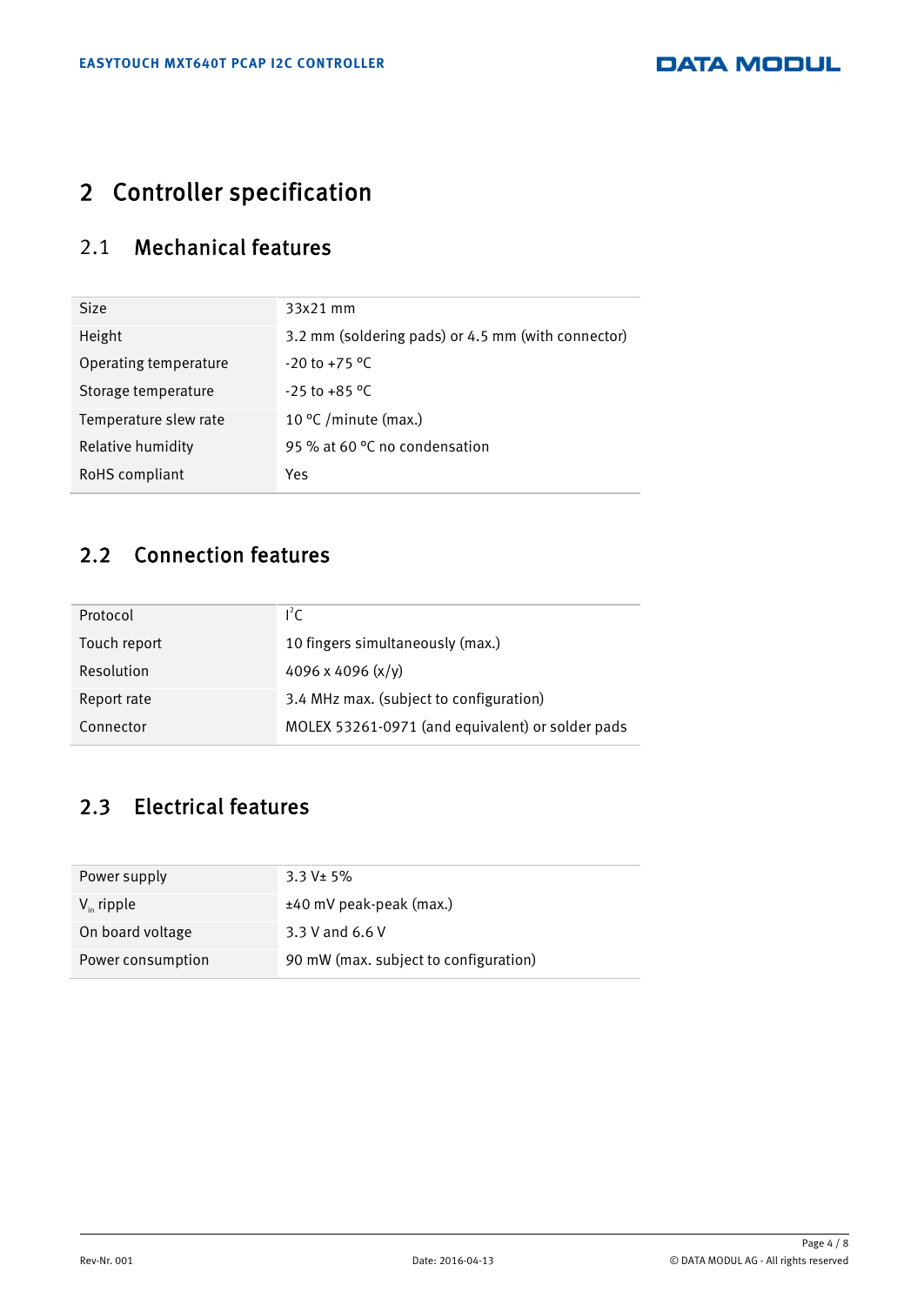## 3 Mechanical drawing

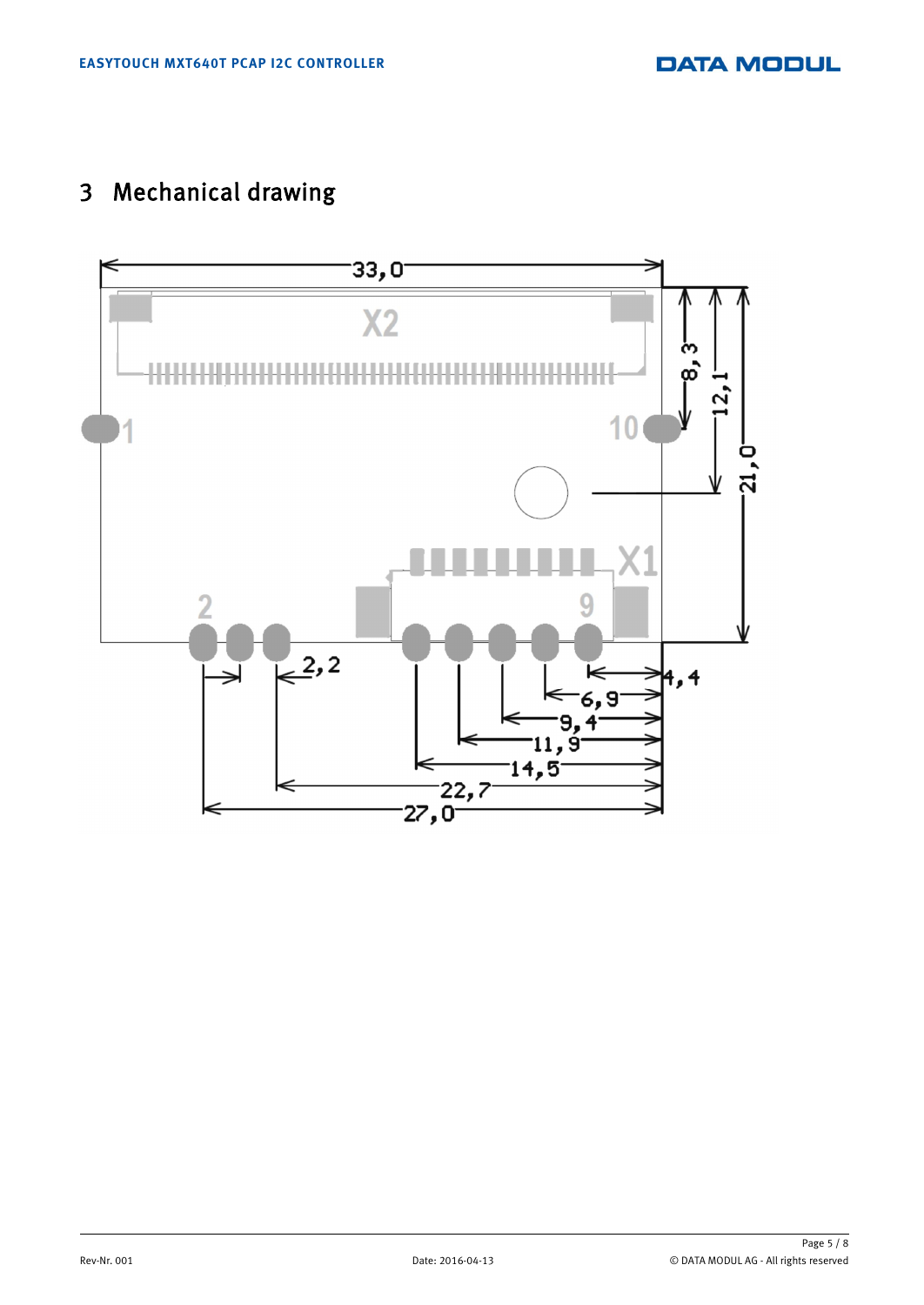## 4 Connectors and signals

### 4.1 Connectors

| Connector           | Type                                           | Connection               |
|---------------------|------------------------------------------------|--------------------------|
| X1                  | 1.25 mm pitch 9 pin header<br>MOLEX 53261-0971 | $I2C$ , VDD, GND         |
| X <sub>2</sub>      | 0.5 mm pitch 55 pin header                     | Flextail to touch sensor |
| Soldering pads 1-10 |                                                | Alternative to X1        |

## 4.2 X1 and soldering pads

| X1             | Pad            | Signal     | Description                     |
|----------------|----------------|------------|---------------------------------|
| $\mathbf{1}$   | 5              | VDD        | Power supply                    |
| $\overline{2}$ | 6              | <b>SDA</b> | $I2C$ data                      |
| 3              | 7              | SCL        | $I2C$ clock                     |
| 4              | 8              | <b>CHG</b> | Change                          |
| 5              | 9              | <b>RES</b> | Chip reset                      |
| 6              | $\overline{2}$ |            | Do not connect                  |
| 7              | 3              |            | Do not connect                  |
| 8              |                | ADDSEL     | I <sup>2</sup> C address select |
| 9              | 1,4,10         | GND        | Ground                          |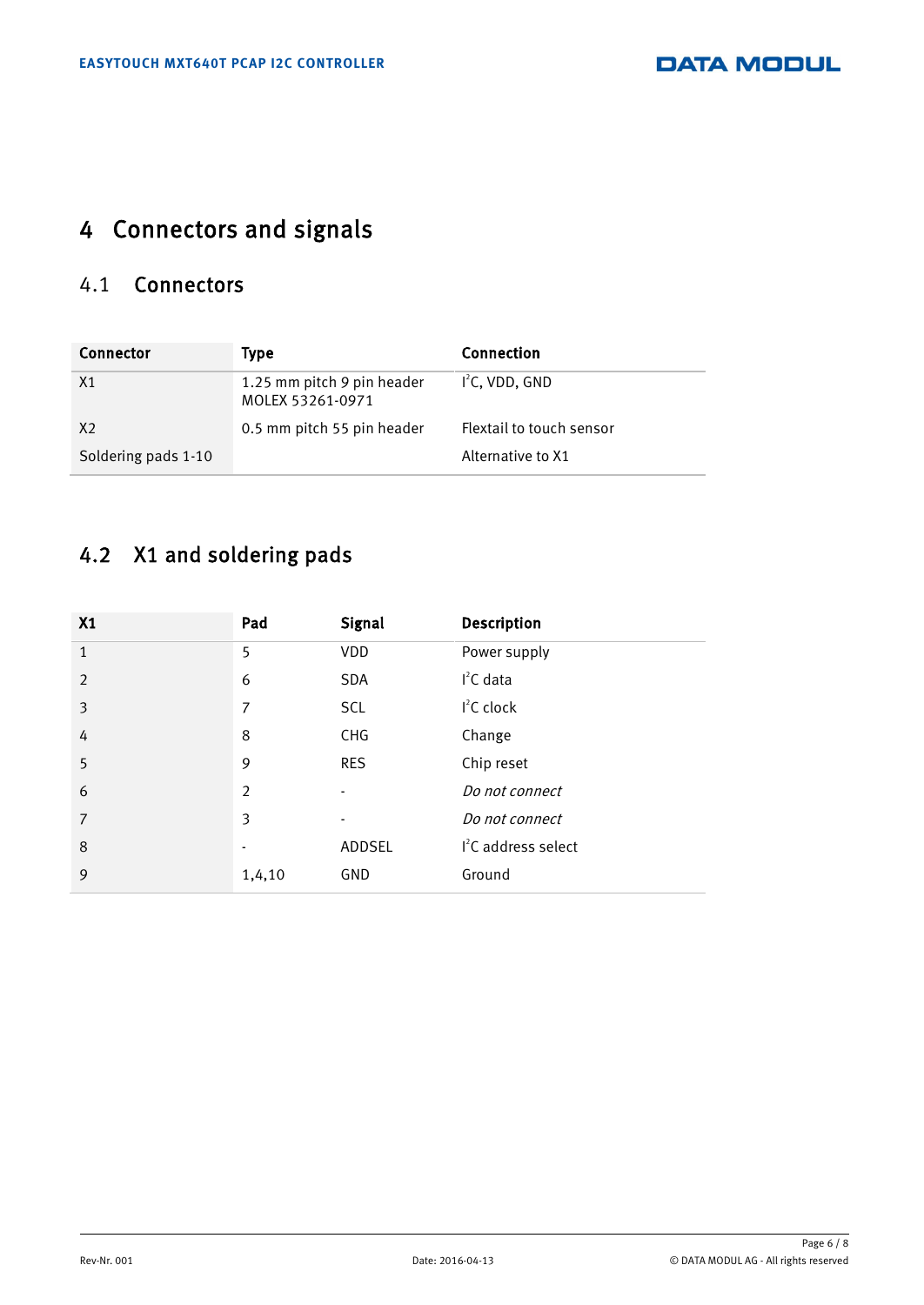### 5 Appendix - frequently asked questions

#### Touch coordinates are not stable and the cursor is "jumping around"?

In mains-operated systems this can happen if the touch controller is missing the systems ground reference. Another reason can be an extreme amount of noise present that exceeds the touch threshold set in the controller.

For best touch performance the touch controller needs a low AC impedance connection to the person that operates the system to achieve a good current loop back to the controller. Please take care the controller has a good connection to the system ground.

If the instability is caused by a noise source like a display, a switching regulator or a RF antenna your system may have an integration issue. With proper settings the controller can most likely suppress the noise. However, eliminating the noise source should be the first thing to check. If you have any difficulties to find the correct settings, please contact Data Modul.

#### Connecting is done, but no touch function at all?

If the tail is inserted "upside-down" you will not get any touch event. Please check if the tail is connected correctly. When connecting the touch panel to the controller, do not let the golden finger side misleading you. Please always connect the tail first before you power up the controller. You also should check if you touch the correct side of the panel. The glass side is the touch side which most of them has a black printed frame.